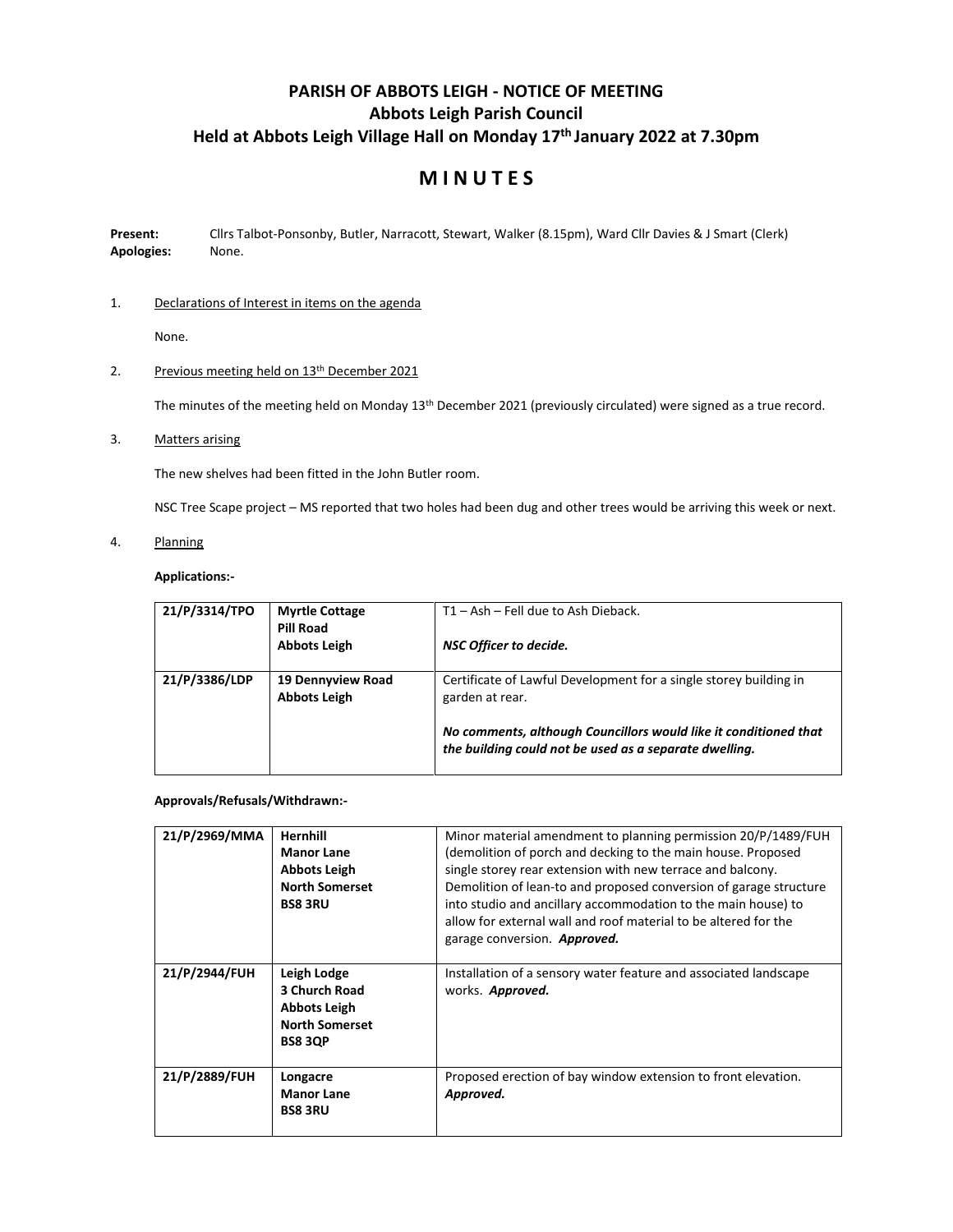#### **Other Planning Matters**

More development had taken place at Stoke Leigh Lodge, The Avenue. STP to check issues with Enforcement Officer. **Action STP**.

#### 5. Ward Councillor's Report

DD reported there had been a revision of services by First Bus – there would now be 2 buses per hour (only X4, no X3). The number of staff off sick was very high. Bus usage was  $2/3<sup>rd</sup>$  lower than pre-pandemic. Government funding would end at the end of April.

Sgt. Lee Kerslake had taken over from Mark Raby on the Redwood Beat.

The Local Plan was progressing, and nothing in this contradicted the Neighbourhood Plan. The Call for Sites should be coming out next month.

Leigh Woods parking consultation would be launched soon. STP reported that the parking bays had already bee marked out. DD suggested writing to Lucy Shomali (NSC) regarding the effect this would have of moving the parking problem into Abbots Leigh.

No news on DCO for MetroWest.

Weir Lane and Manor Road were in the TPO for the Clearway plans in Beggar Bush Lane. Long Ashton Parish Council had objected as it thought parking should remain in Longwood Lane.

NSC budget was likely to increase by 2.99%.

## 6. Conservation Area

STP reported that some residents of Church Road were against the Conservation Area.

RN had issued a revised potential plan. STP had suggested at the previous meeting that more houses were included in Church Road. RN amended the plan and would circulate this. STP, MS & RN to bring a written proposal to the next meeting. **Action STP/RN/MS**.

# 7. Neighbourhood Plan

MS reported there was now an Implementation Group that would be progressing with actions.

## 8. Traffic Calming

MS had circulated a paper on this, and the Civic Society had written a note with ideas for traffic calming. He suggested forming a small group to look at it in more detail. STP suggested that official traffic surveys should be carried out (with a contribution from the CS) and then progress any suitable schemes from that. DD suggested that air quality surveys should also be carried out. STP suggested asking NSC to conduct some speed surveys – 1 at Sandy Lane and 1 at Dennyview Road, 1 below at the dip after Home Farm Road, and 1 by The George. JB suggested trying to extend the 30mph up past Home Farm Road. STP advised this had been tried before, but the PC should push for it again. STP would find out the cost from NSC, and also enquire about air quality monitoring. RN would also investigate air quality monitoring **Action STP/RN**.

## 9. The Queen's Platinum Jubilee

JB reported that Steve Livings had written to JB & MS to ask if it would be appropriate to provide a mug for the children of the village. Neither thought this would be appropriate. MS suggested that this event would be the responsibility of the Civic Society. The CS would be meeting next week, and MS would ask if anything was planned. The PC would be supportive of any event and would contribute to it. The PC could offer the CS the use of the Village Hall. **Action MS**.

#### 10. Financial

Approval of Accounts for Payment – January 2022 - MS proposed approval of the Accounts for Payment for January, seconded by STP. Agreed. **Action Clerk**.